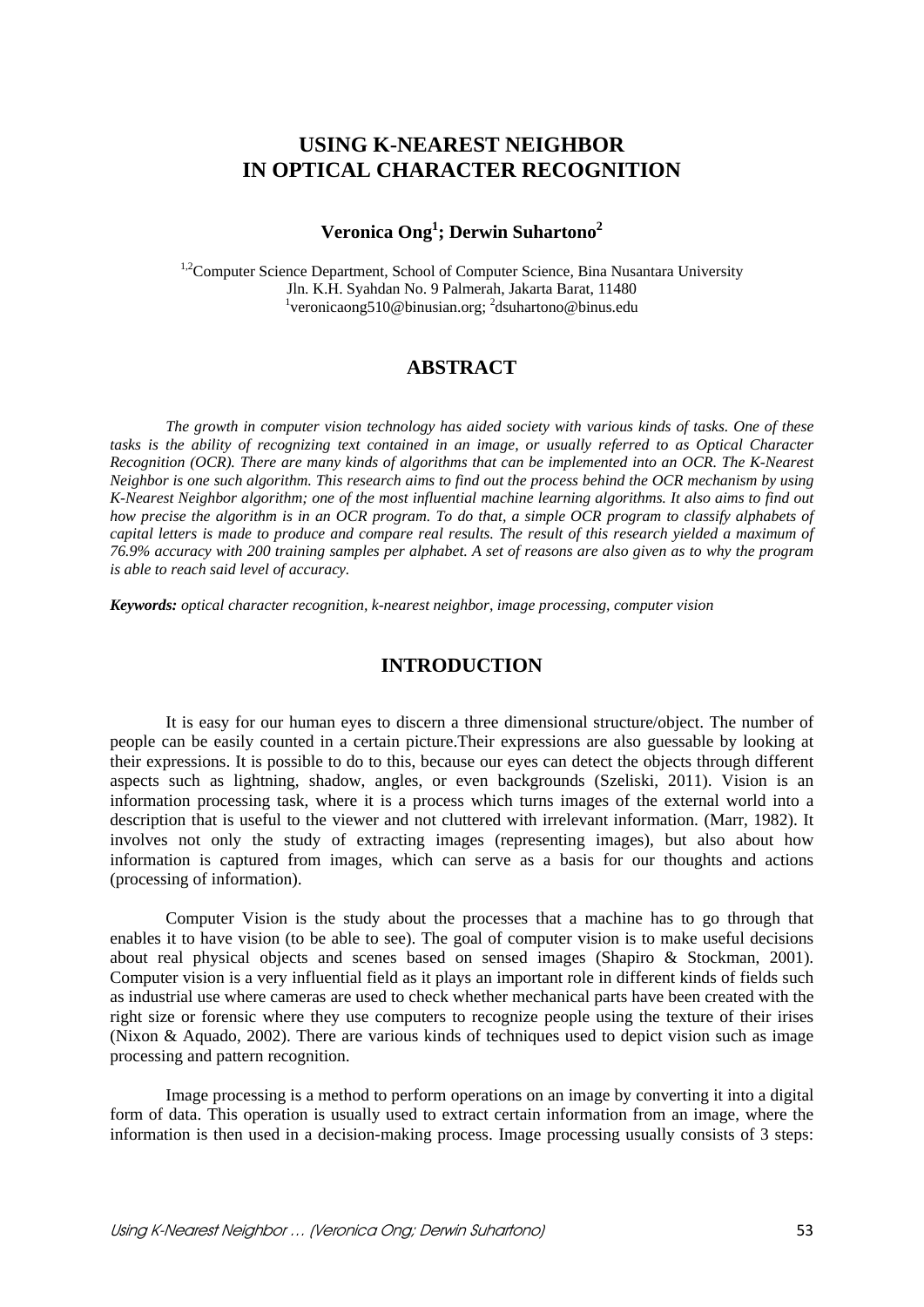importing the image into the program, analyzing and manipulating the image, then print the output of the image to the user (Engineers Garage, n.d.).

One of the results of the implementation of image processing is a program called Optical Character Recognition, or abbreviated as OCR. OCR is a program that can be used to recognize characters that exist in a certain image. In order to use the program, it needs to be fed with some examples of how each letter looks like. These examples are usually called training data. It can recognize both handwritten and printed text, but its accuracy highly depends on the training data that is given to the program.

Tesseract is an example of an OCR engine. It is an open source OCR engine which runs on various operating systems such as Linux, Windows, and Mac OS X. It has the ability to detect different kinds of languages, due to its ability to be able to train the system. This project was initially developed by HP Labs, but is now taken over by Google. It is considered as one of the most accurate OCR engines available. Willis (2006) mentioned that Tesseract was able to correctly recognize 97.74% of the file (6 mistakes out of 266 words) when the program was tested. An example of an Optical Character Recognition program based on the Tesseract engine has successfully been created on the Android operating system (Mithe, Indalkar, & Divekar, 2013).

The OCR is a great technology, as it has aided society with lots of tasks such as data entry, automatic number plate recognition, make electronic images of printed documents searchable, and assistive technology for visually impaired users (Wikipedia, 2015). A research has also been presented to recognize historical documents, either printed or handwritten, without any knowledge of the font (Vamvakas, Gatos, Stamatopoulos, & Perantonis, 2008). Taking character recognition to a higher level, a research on text detection and character recognition in scene images has also been conducted (Coates et al., 2011). The purpose of this research is to find out about the workings behind this convenient technology. In this research, the K-Nearest Neighbor machine learning approach will be used to train the program.

The K-Nearest Neighbor algorithm is a machine learning algorithm which is usually used in pattern recognition. It is considered as the top 10 most influential data mining algorithm in the research community (Wu et al., 2007). The K-Nearest Neighbor is a non-parametric type of algorithm (Thirumuruganathan, 2010), meaning it doesn't have to create an assumption about its environment. The number of parameters depends on the number of training data. Classification is done by calculating the average/majority distance from a test vector to its neighboring training vectors.

In this experiment, an Optical Character Recognition program is created using the K-Nearest Neighbor algorithm. Through this experiment, the process of how said algorithm works will be explained. The program will also calculate in how precise the K-Nearest Neighbor algorithm is in providing predictions for an OCR. The program will be provided with training and testing images to calculate its accuracy. An analysis is performed as to why the program is able to reach a certain precision.

Shah and Jethava (2013) mentions that a working Optical Character Recognition program consists of 6 steps: Image Acquisition, Preprocessing, Segmentation, Feature Extraction, Classification, and Post Processing. The following figure 1 illustrates the procedures of a working Optical Character Recognition program.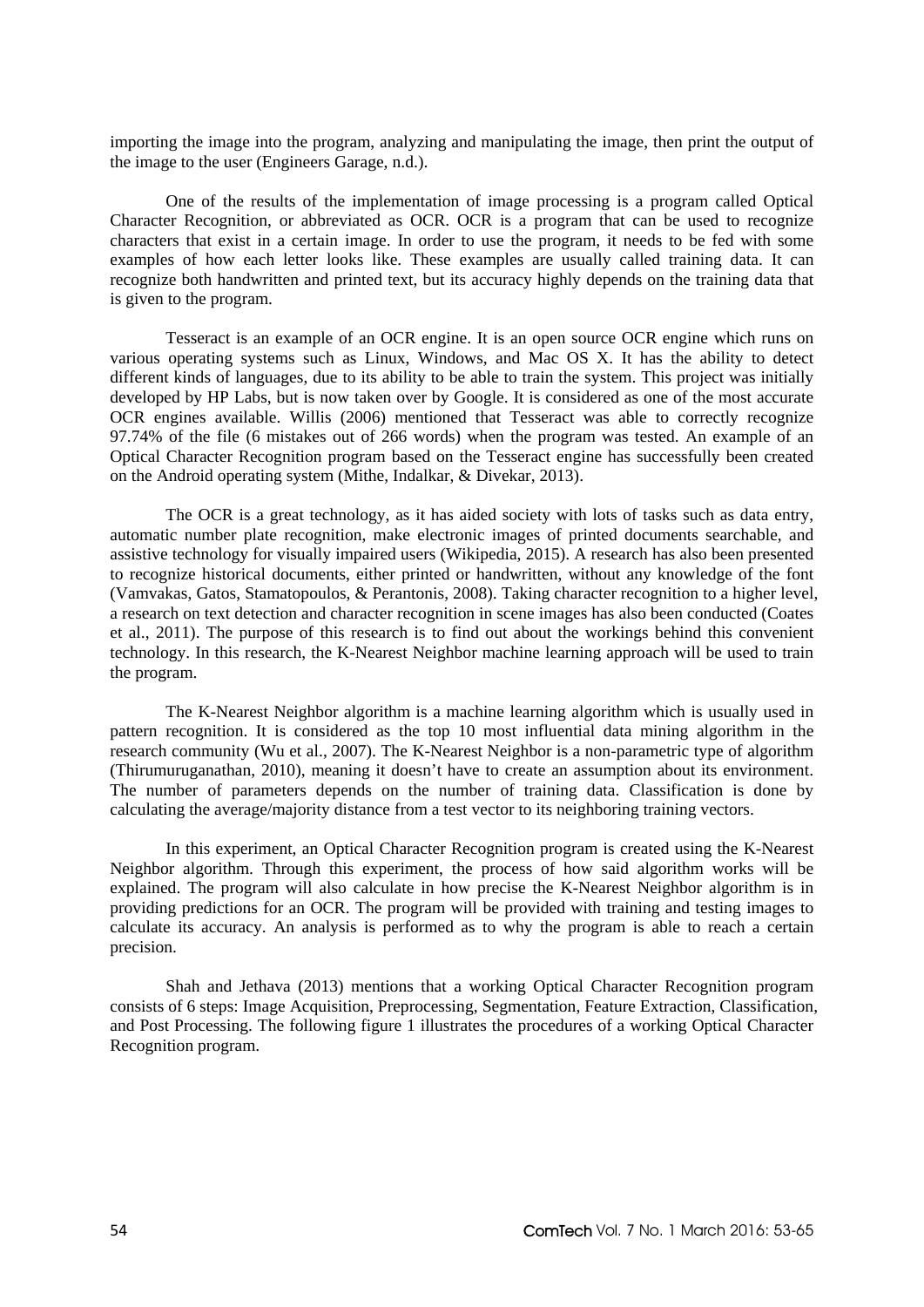

Figure 1 Steps of Optical Character Recognition Process (Source: Shah & Jethava, 2013)

Each of these steps has their own respective tasks, which are as follows: (1) Image Acquisition: the process of acquiring the images by using hardware. (2) Preprocessing: consists of the operations needed to enhance the image for segmentation. (3) Segmentation: the document is first segmented by row histogram, and then segmented again by column histogram, to extract the words contained in the document. (4) Feature Extraction: the techniques which are used to extract the features of the characters. The extracted features will be used to train the system. (5) Classification: tested image is inputted into the program for classifying. Classifier may use different approaches like artificial neural network or support vector machine. Classification is done by comparing the tested image's feature with the pattern which has been stored for training. (6) Post Processing: consists of high level processes that help improve the accuracy of recognition, such as syntax analysis and semantic analysis.

An example of these steps can be seen on the Tesseract engine, as described by Mithe, Indalkar, and Divekar (2013). It firsts accepts an input image as a binary image (black on white text, or white on black text). This input image is sent to a connected component analysis, where the text is analyzed to find its pitch (the number of characters that can fit side-by-side in one inch). Afterwards, the document is broken down into words by analyzing the character spacing. Next, Tesseract performs two passes to recognize words. The first pass is sent to an adaptive classifier, which is able to recognize the text more accurately. The second pass is done to recognize the characters which were not recognized well in the first pass. In figure 2, the diagram shows the steps that the Tesseract engine has to go through to achieve character recognition.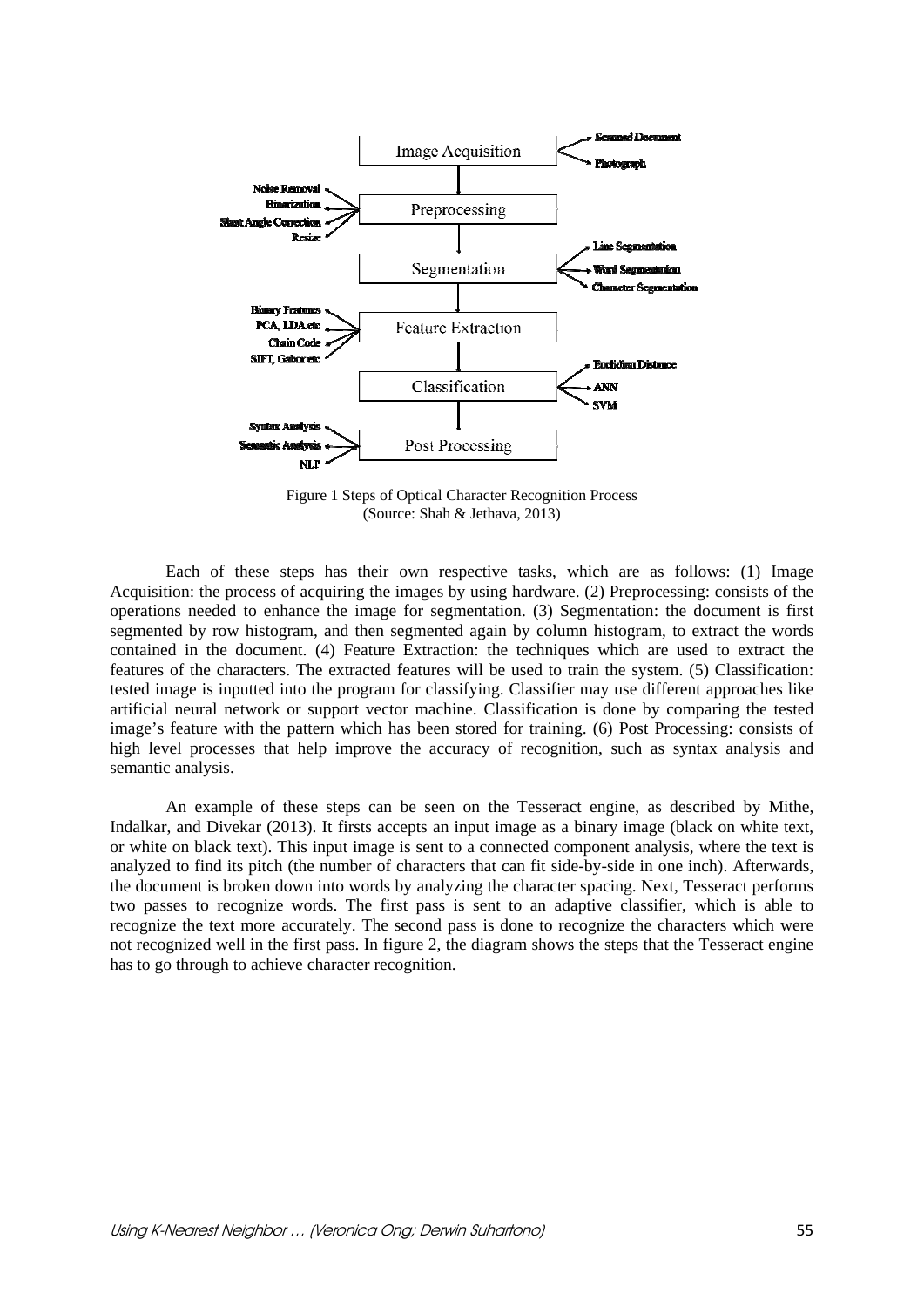

Figure 2 Architecture of Tesseract (Source: Mithe, Indalkar, & Divekar, 2013)

A more complicated approach is used by Vamvakas, Gatos, Stamatopoulos, and Perantonis (2008), as the program is used to read historical documents, with no knowledge of the fonts used in the documents. Just like the steps used by Mithe, Indalkar, and Divekar (2013) and Shah and Jethava (2013), the program will first input the image into the system, and then converts it into a binary image (grayscale image). In this stage, an enhancement of the image is done to preserve the quality of characters, since the input is a historical document. After binarization and enhancement of the image, the program will do a segmentation of the document by text line detection, and word and character segmentation. The text line detection will segment the document vertically, where it will analyze the average height of the document, and detect potential text lines. Once the document has been segmented vertically, the characters' stroke are analyzed and divided into different segments. These segments are used to find the character's feature points. In this stage, the program will come up with different kinds of segmentation paths. The program will choose the best possible segmentation path, which satisfies the segmentation criteria. Next, since the program uses fonts it doesn't recognize, it will have to create its own database of characters using training images. To ensure accuracy of the database, the database will be finalized by the user to check if there are any incorrect data in the database. Finally, the program is ready to recognize a historical document, using the Support Vector Machine algorithm.

## **METHODS**

There are various kinds of algorithm which can be used to create an Optical Character Recognition program. This experiment aims to find out the process behind the OCR program by using the K-Nearest Neighbor approach. The experiment also calculates the accuracy of said algorithm when implemented into an OCR. As K-Nearest Neighbor approach is an existing algorithm, this experiment conducts its data collection process through an Observational Method. This experiment is conducted in an observational way because its main focus is to explain the process of a simple OCR. In this method, the project is monitored and its data is collected over time. The collected data will then be analyzed as to why it is able to reach a certain result.

As mentioned before in section I, this experiment uses the K-Nearest Neighbor approach to train the system. The program is trained to classify different kinds of capital letter alphabets. The algorithm used in this experiment is based on a basic OCR program by Escrivá (2008). The experiment also requires some image processing functions to extract information from the image tested into the system. For that purpose, this experiment requires an additional library called OpenCV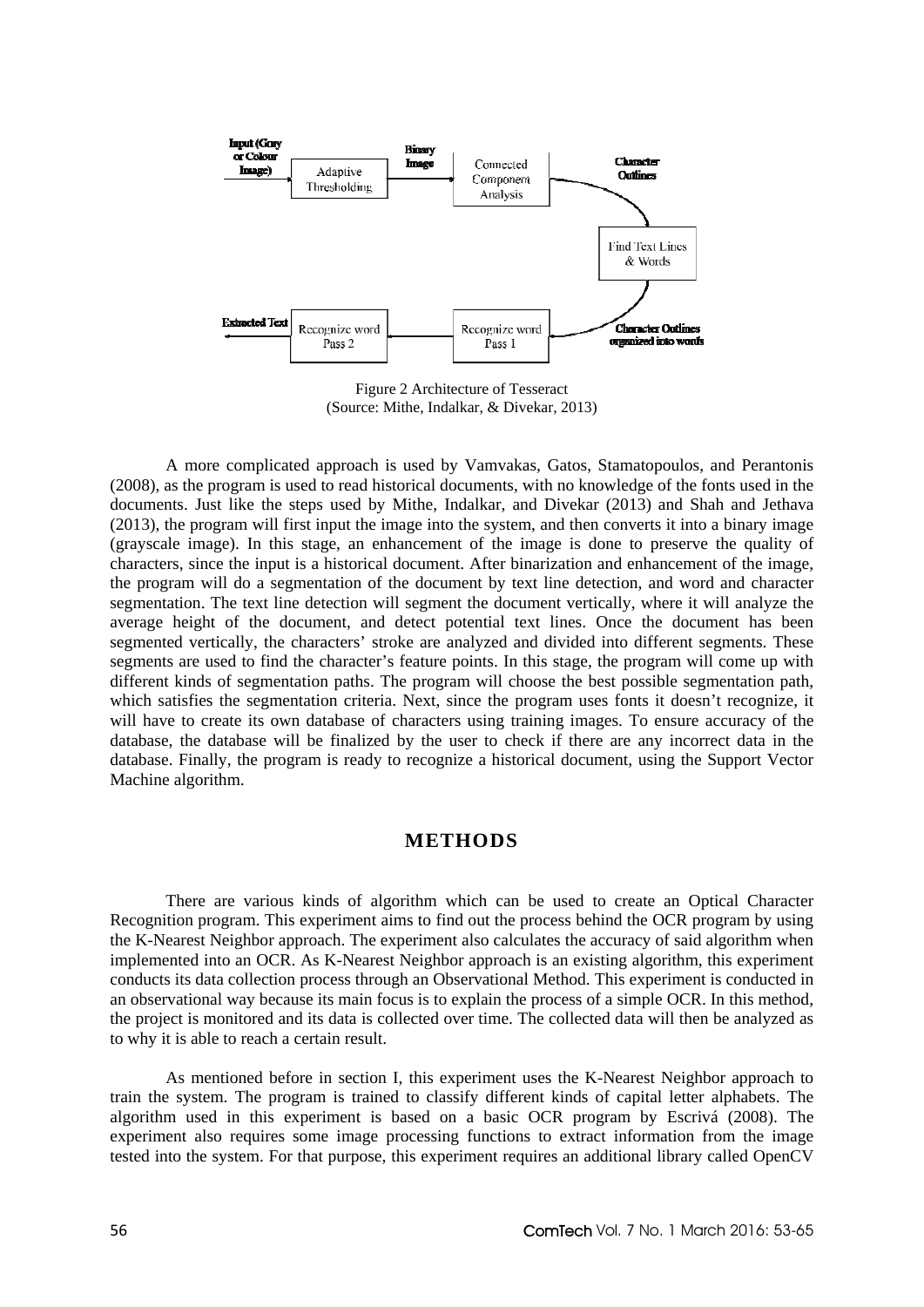(Open Source Computer Vision Library) for its image processing functions and K-Nearest Neighbor machine learning function.

The program will also need two kinds of images: training images and testing images. A training image is the image used to train / teach the program of how a certain capital letter alphabet looks like. A sufficient number of training images will be needed to reach an acceptable accuracy. A testing image is an image inputted into the program, and classifying which alphabet it belongs to. The testing image used must be different from the images used for training. These images are created in a ".pbm" extension, which is a file format for monochrome images. The images are created in GIMP, an open source image manipulation program, with a paintbrush tool. Every image has a dimension of 500px x 500px. There are a total of 5,226 images prepared for this experiment, which consists of 201 images per class / alphabet. These 201 images are divided into two groups: 200 training images, and 1 testing image for each alphabet.

In order for the machine learning function to work properly, those training images have to be inputted into the system. In this experiment, the basic OCR functions are observed by comparing the results of the program when inputted with different amount of training images. This program is divided into 3 main functions: preprocessing, training, and classification.

## **Preprocessing**

After the image is inputted into the program, the preprocessing function enhances the image to ensure better accuracy in classification. The image is processed in such a way, so that it will be easier for the program to detect different kinds of strokes which belong to the same class/alphabet. To do this, every time an image is inputted, the program will determine the binary values of the image (whether the pixel is black or white). These values are then stored into a matrix. The size of the matrix is determined by the dimensions of the image.

In some cases, these images may contain a lot of white spaces, with the actual character occupying only some parts of the image. The white spaces may hinder the accuracy of the program, because it might cause two of the same letters to appear as different letters to the program.

Referring to the first image in Figure 3, it can be seen that the character is written in the left part of the image, leaving the right part blank. In the second image, it is written on the right side. But because their positions differ so much, the program will treat them as two different letters. To prevent this, the blank part of the picture should be lessened.The program has to crop the part of the image which contains the character. The program will use a bounding box to find the coordinates of the part which is to be cropped.





Figure 3 Letters with Blank Spaces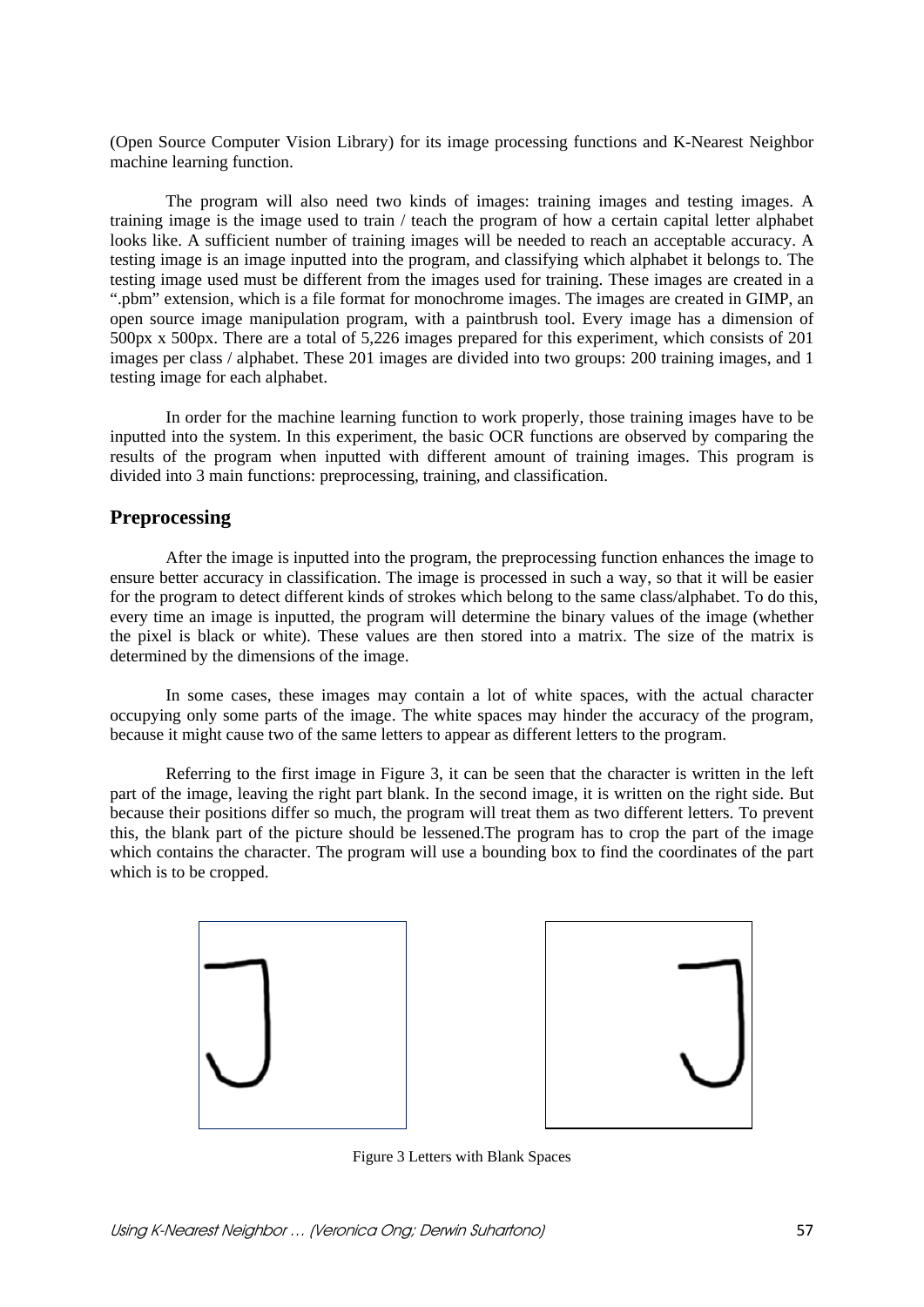Figure 4 shows the result of the cropped letter Js from figure 3. After the cropping process, the two images now appear similar to each other. The coordinates of the bounding box are recorded. The pixel values from the cropped letters are also copied into another matrix. Afterwards, a new blank square image is created in the new program, where its dimensions depend on the result of the bounding box. The previously recorded bounding box coordinates are then compared: if its width is larger than its length, then its width will be used for the dimensions of the new image, or vice versa. After determining the dimensions of the blank image, the pixel data which has been copied into a matrix, is copied into the new image. This new image, is then scaled to a designated size (in this experiment, its designated size is 100px x 100px) to prevent training samples from having different dimensions.



Figure 4 Cropped Letters





(a)





(b)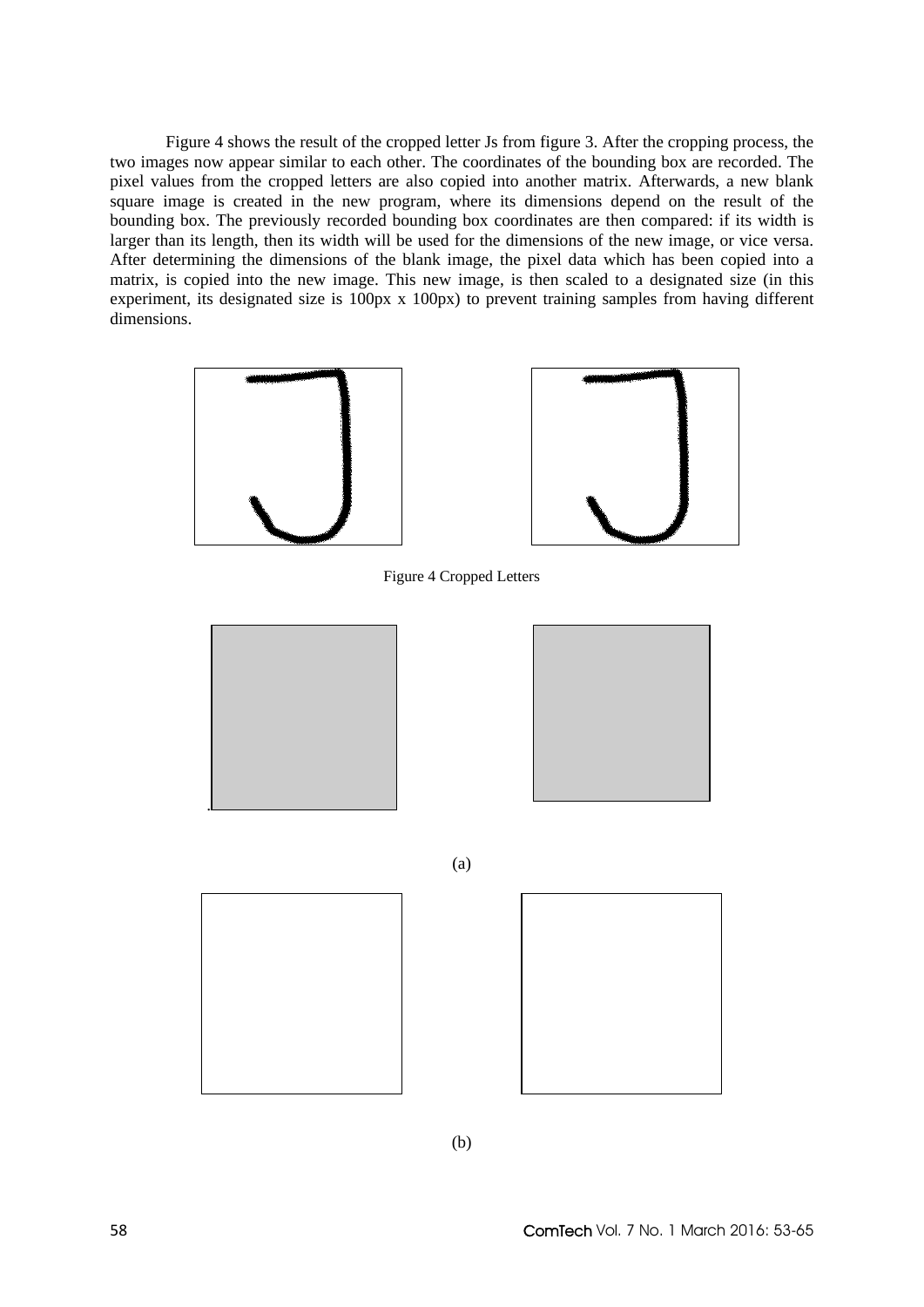

(c) Pixel values from the uncropped image are copied to the new image.

(d) Image is scaled to a designated size.

Figure 5 depicts the process of the preprocessing function on the letter J from figure 4. Once the coordinates of the bounding box are calculated, these coordinates are used to create a new square image. The program then assigns a white colored background to the new image. Next, the pixel values of the letter J from the old image are copied to the new image. After copying the pixel values, the new smaller letter J image is scaled to smaller size to match the dimensions of the training images. The dimensions of the training images and testing image (in this case, the new letter J image) should match to allow easier classification. This new scaled image is then passed to the next process: training.

#### **Training**

Images from the preprocessing functions are brought to the training function, so that the program can store the training data into its database. The K-Nearest Neighbor function is already built into the OpenCV library, so the function only needs to be called while passing the training data to said function. Since this experiment uses the K-Nearest Neighbor algorithm approach, the training data are stored in a feature space. A feature space is a dimensional vector of numerical features that represents a certain object. These objects have their respective coordinates / positions in the feature space according to their features. Their positions scatter around the feature space, but objects which belong in the same class are usually grouped near to each other because they own similar features. When drawn in a graph, the feature space would look like this: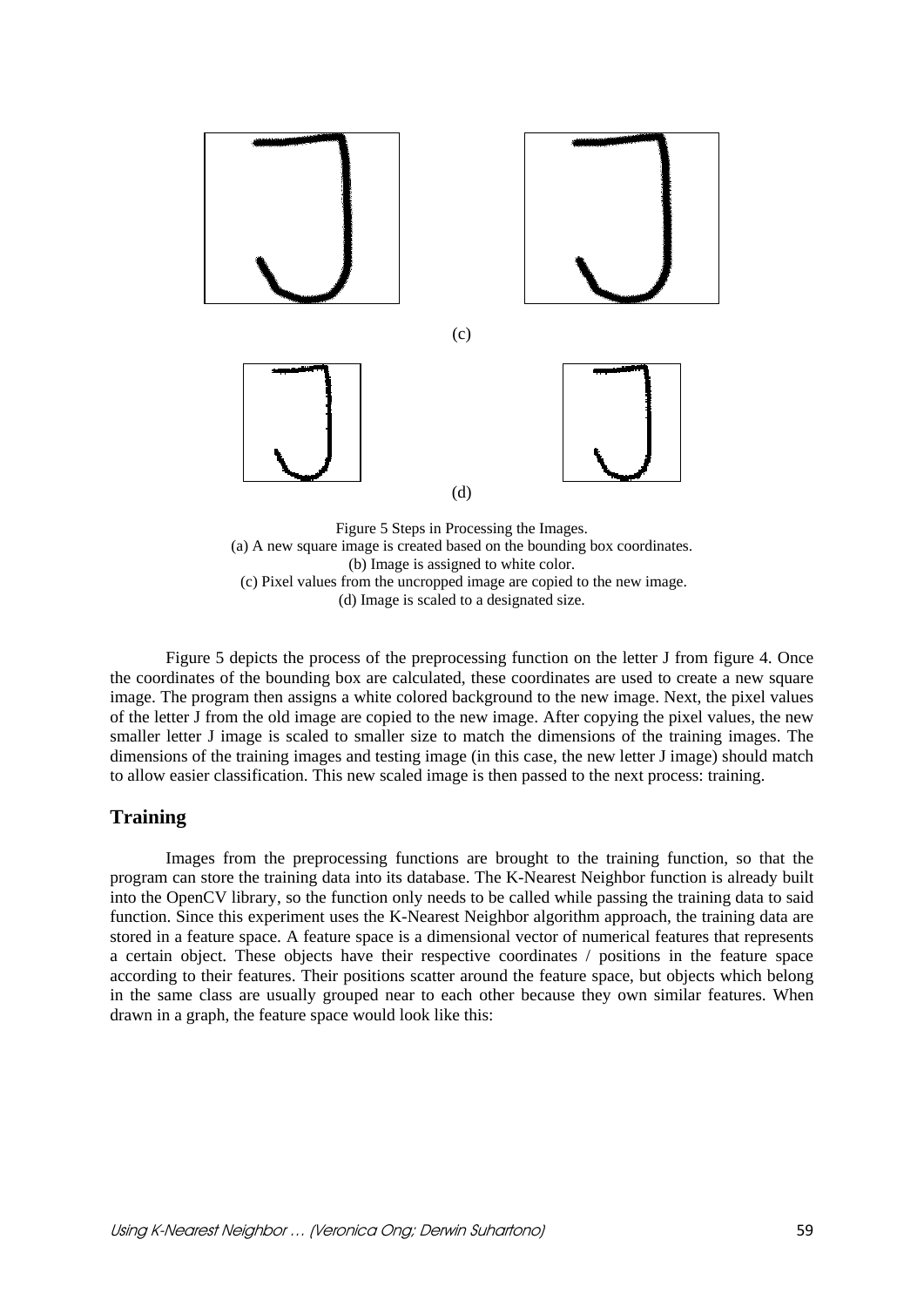

Figure 6 Feature Space

Figure 6 shows a picture of a feature space with two classes: class A and class B. In this figure, objects of class A are marked with red dots, while objects of class B are marked with blue dots. Each class has their own unique features which distinguish them from other classes. These features are what determine each object's position in the feature space. This is why class A looks as if they are grouped together in one location. The same thing applies to class B. In this research's case, there would be 5,200 objects scattered around the feature space, with 26 different colors (classes).

#### **Classification**

This function focuses more on the actions performed on the testing image. Similar to the training images, the testing image is first preprocessed to obtain a new cropped and scaled image. The processed image is then compared with the training images by using the K-Nearest Neighbor algorithm. The data of this processed image is passed to the feature space, and positions itself on the space depending on its features. Once in position, it determines some neighbors near to it, and does a comparison on the neighbors. The tested image is classified as the neighboring class with the highest amount of objects.

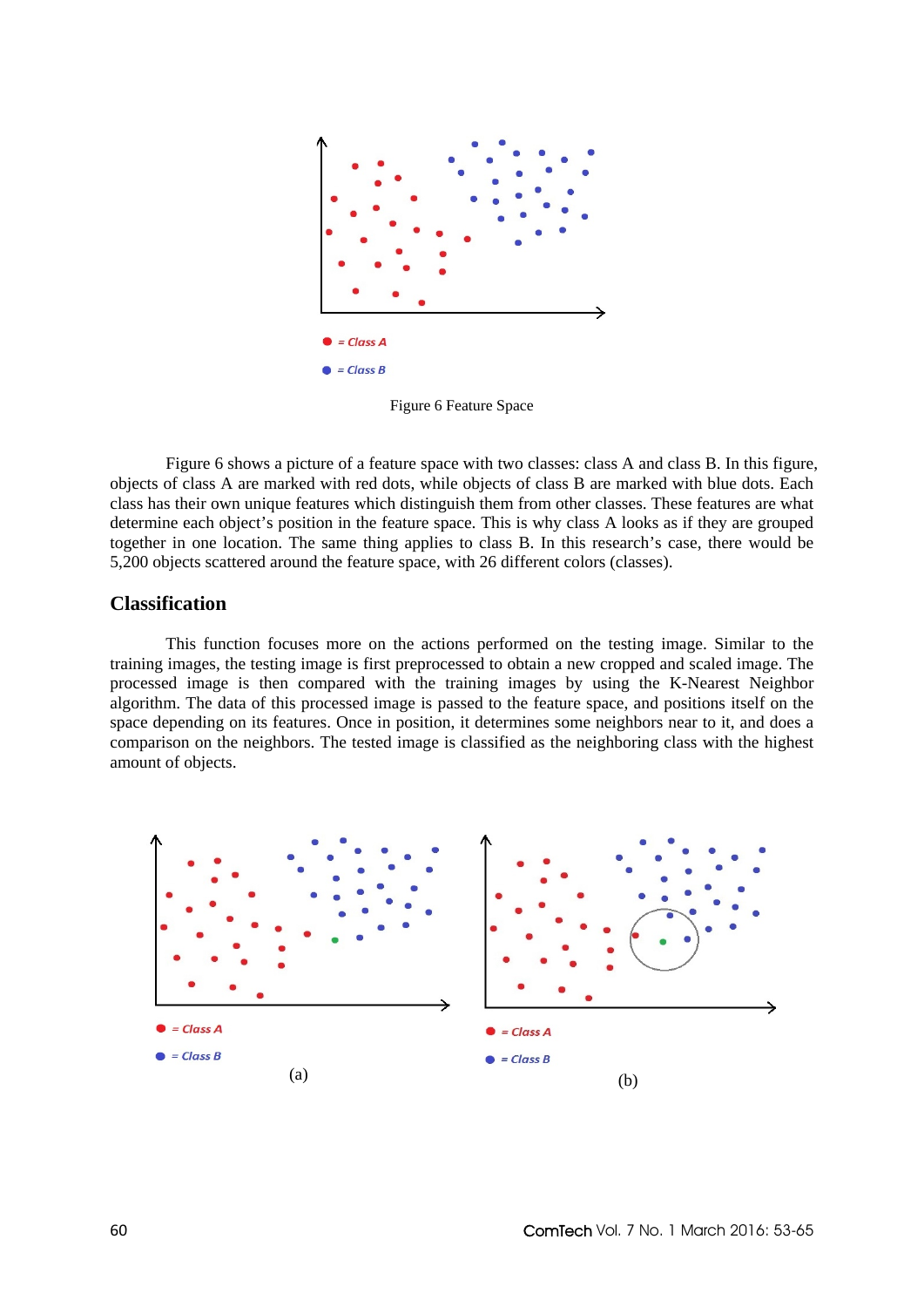

Figure 7 Classifying New Data in Feature Space. (a) Tested image positions itself in feature space. (b) Objects near the tested image's position are compared. (c) Tested image is classified as class B because the amount of class B grabbed by the image is greater than class A.

In Figure 7, the object in green is assumed as the tested image to be classified by the program. It grabs some of the neighbors nearest to it, and classifies itself as the class with the highest amount of objects, which in this case is Class B. Therefore, the tested image belongs to class B.

## **RESULTS AND DISCUSSIONS**

This program was created with C programming language, and compiled in Microsoft Visual Studio 2010. As the interface is in the form of a terminal, the number of training images and file path should be inputted manually on the code. Upon execution, the program will load and preprocess the images from a folder containing all the training images that have been prepared for the program. After all training images have been extracted and stored into the program, the program proceeds to load and classify the tested image. The result of the classification is then printed out in the terminal, along with the percentage of the precision.

In this experiment, the program has run four times, with different amount of training images on each execution. The amount of training images is differed to see how well the program would respond with different levels of training given to it. The results are displayed in the table below, showing the results of the program's classification, expected answer, and the program's precision.

| $1^\mathrm{st}$ Execution |                        |                  | $2nd$ Execution |                        |                  |  |
|---------------------------|------------------------|------------------|-----------------|------------------------|------------------|--|
| <b>Result</b>             | <b>Expected answer</b> | <b>Precision</b> | <b>Result</b>   | <b>Expected answer</b> | <b>Precision</b> |  |
|                           |                        | 80.00%           |                 |                        | 90.00%           |  |
| D                         |                        | 40.00%           | B               |                        | 30.00%           |  |
|                           |                        | 50.00%           |                 |                        | 50.00%           |  |
|                           |                        | 50.00%           |                 |                        | 40.00%           |  |
| F                         |                        | 70.00%           | E               |                        | 70.00%           |  |

Table 1 Results With 50 Training Samples Table 2 Results With 100 Training Samples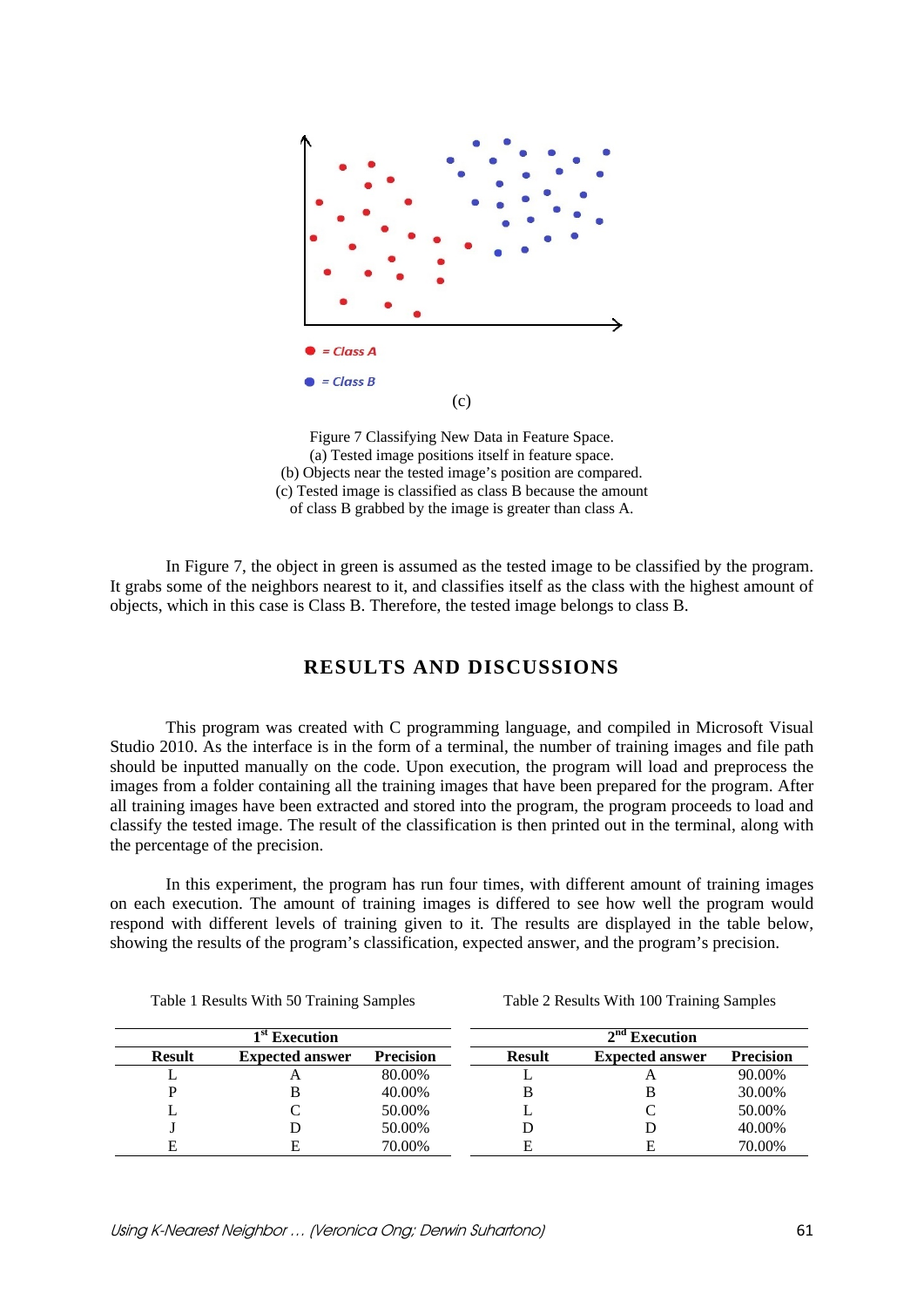|               | 1 <sup>st</sup> Execution |                  |               | $2nd$ Execution           |                  |
|---------------|---------------------------|------------------|---------------|---------------------------|------------------|
| <b>Result</b> | <b>Expected answer</b>    | <b>Precision</b> | <b>Result</b> | <b>Expected answer</b>    | <b>Precision</b> |
| F             | F                         | 50.00%           | F             | F                         | 70.00%           |
| H             | H                         | 90.00%           | H             | H                         | 100.00%          |
|               |                           | 60.00%           | L             |                           | 50.00%           |
|               |                           | 80.00%           |               |                           | 100.00%          |
| F             | K                         | 70.00%           | F             | K                         | 50.00%           |
| L             |                           | 90.00%           | L             | L                         | 90.00%           |
| Y             | M                         | 70.00%           | L             | M                         | 60.00%           |
| U             | N                         | 60.00%           | U             | N                         | 50.00%           |
| G             | O                         | 50.00%           | O             | O                         | 60.00%           |
| L             | P                         | 60.00%           | $\mathbf{F}$  | P                         | 60.00%           |
| O             | Q                         | 40.00%           | $\Omega$      | Q                         | 90.00%           |
| F             | $\mathbb{R}$              | 70.00%           | F             | R                         | 60.00%           |
|               | S                         | 50.00%           |               | S                         | 50.00%           |
|               | T                         | 100.00%          |               | T                         | 60.00%           |
| U             | U                         | 90.00%           | U             | U                         | 100.00%          |
| V             | V                         | 50.00%           | V             | V                         | 70.00%           |
| U             | W                         | 60.00%           | W             | W                         | 50.00%           |
| X             | X                         | 60.00%           | X             | X                         | 80.00%           |
| Y             | Y                         | 80.00%           | Y             | Y                         | 100.00%          |
|               | Z                         | 50.00%           | Z             | Z                         | 70.00%           |
|               | Total correct answers: 11 |                  |               | Total correct answers: 15 |                  |

#### Table 1 Results With 50 Training Samples (continued)

#### Table 2 Results With 100 Training Samples (continued)

Table 3 Results With 150 Training Samples Table 4 Results With 200 Training Samples.

| $\overline{3^{rd}}$ Execution |                           |                  |                           | 4 <sup>th</sup> Execution |                  |  |
|-------------------------------|---------------------------|------------------|---------------------------|---------------------------|------------------|--|
| <b>Result</b>                 | <b>Expected answer</b>    | <b>Precision</b> | <b>Result</b>             | <b>Expected answer</b>    | <b>Precision</b> |  |
| A                             | A                         | 50.00%           | A                         | A                         | 60.00%           |  |
| $\mathbf B$                   | $\overline{B}$            | 60.00%           | $\, {\bf B}$              | $\mathbf B$               | 60.00%           |  |
| L                             | $\mathcal{C}$             | 50.00%           | G                         | $\mathcal{C}$             | 40.00%           |  |
| D                             | D                         | 70.00%           | D                         | D                         | 70.00%           |  |
| E                             | E                         | 50.00%           | L                         | E                         | 60.00%           |  |
| $\mathbf F$                   | $\mathbf F$               | 100.00%          | $\boldsymbol{\mathrm{F}}$ | $\mathbf F$               | 100.00%          |  |
| G                             | G                         | 90.00%           | G                         | G                         | 90.00%           |  |
| H                             | H                         | 80.00%           | H                         | H                         | 80.00%           |  |
| I                             | I                         | 70.00%           | I                         | I                         | 80.00%           |  |
|                               | J                         | 100.00%          |                           | J                         | 100.00%          |  |
| L                             | K                         | 60.00%           | L                         | K                         | 100.00%          |  |
| L                             | L                         | 100.00%          | L                         | L                         | 100.00%          |  |
| M                             | M                         | 70.00%           | M                         | M                         | 100.00%          |  |
| $\mathbf N$                   | $\overline{N}$            | 40.00%           | $\overline{N}$            | $\overline{N}$            | 60.00%           |  |
| O                             | $\Omega$                  | 60.00%           | $\mathbf{O}$              | $\mathcal{O}$             | 60.00%           |  |
| $\mathbf F$                   | $\mathbf P$               | 40.00%           | $\mathbf P$               | ${\bf P}$                 | 60.00%           |  |
| O                             | Q                         | 80.00%           | $\Omega$                  | Q                         | 80.00%           |  |
| $\mathbf F$                   | $\overline{R}$            | 30.00%           | $\mathbf R$               | $\mathbf R$               | 60.00%           |  |
| J                             | S                         | 50.00%           | J                         | S                         | 50.00%           |  |
| S                             | T                         | 100.00%          | S                         | T                         | 100.00%          |  |
| U                             | U                         | 100.00%          | U                         | U                         | 100.00%          |  |
| V                             | V                         | 90.00%           | V                         | $\mathbf{V}$              | 100.00%          |  |
| W                             | W                         | 50.00%           | W                         | W                         | 50.00%           |  |
| X                             | $\boldsymbol{\mathrm{X}}$ | 100.00%          | $\boldsymbol{\mathrm{X}}$ | X                         | 100.00%          |  |
| Y                             | Y                         | 100.00%          | Y                         | Y                         | 100.00%          |  |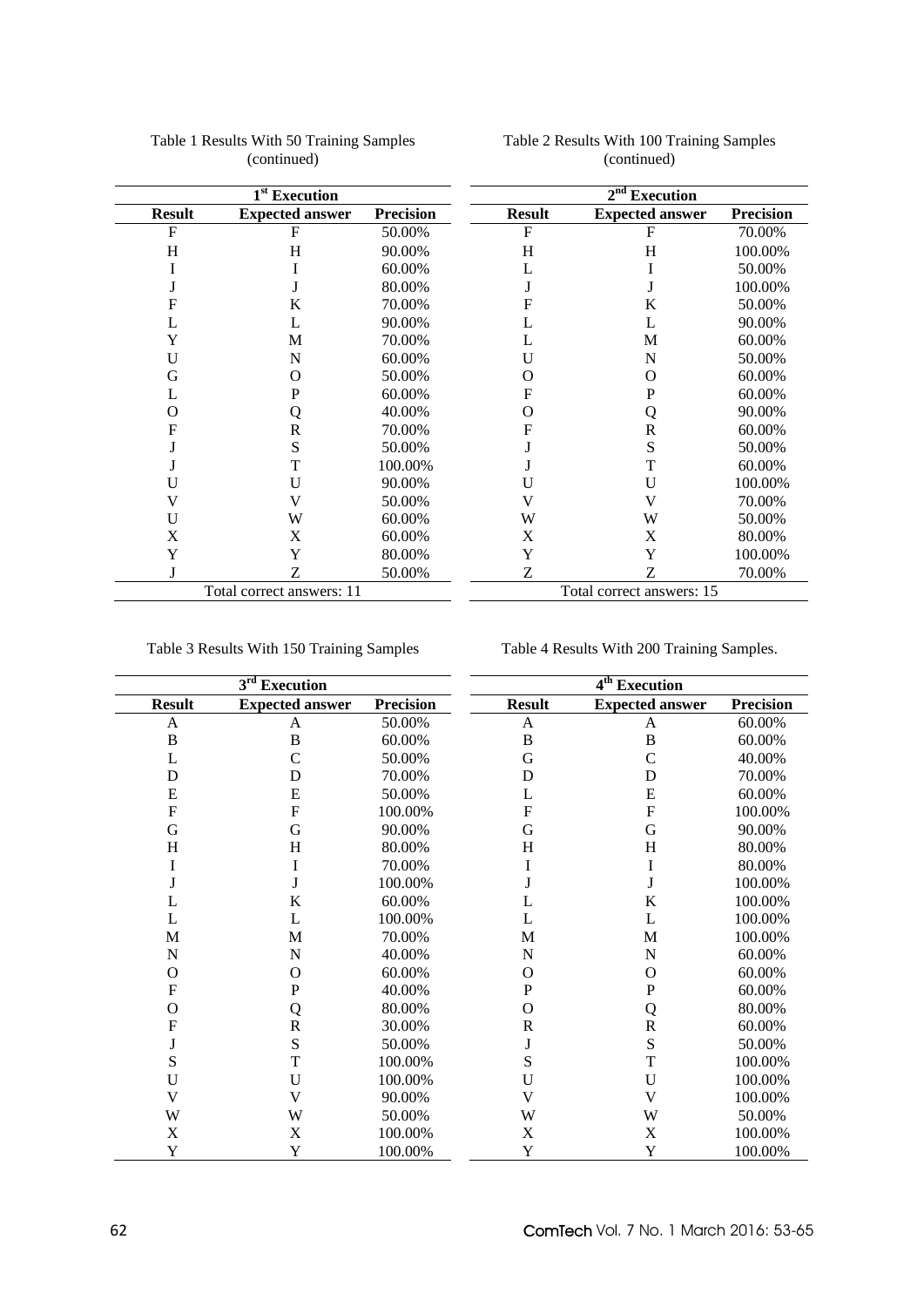| (continued)               |                        |                  | (continued)               |                        |                  |
|---------------------------|------------------------|------------------|---------------------------|------------------------|------------------|
|                           | $3rd$ Execution        |                  |                           | $4th$ Execution        |                  |
| <b>Result</b>             | <b>Expected answer</b> | <b>Precision</b> | <b>Result</b>             | <b>Expected answer</b> | <b>Precision</b> |
|                           |                        | 70.00%           |                           |                        | 70.00%           |
| Total correct answers: 19 |                        |                  | Total correct answers: 20 |                        |                  |

Table 4 Results With 200 Training Samples

#### Table 3 Results With 150 Training Samples (continued)

Table 1, Table 2, Table 3 and Table 4 represent the results of the program's execution. Each table has a different amount of training samples, with Table 1 consisting of 50 training samples, Table 2 consisting of 100 training samples, Table 3 with 150 training samples, and Table 4 with 200 training samples.

During the first execution, the program was able to get 11 correct answers out of 26 testing images with 50 training samples. In the second attempt, it was able to score 15 out of 26 correct answers with 100 training samples. The program scored better in the third attempt with 19 out of 26 correct answers with 150 training samples. Finally, in the fourth execution, it was able to score 20 out of 26 correct answers with 200 training samples.

From Table 1, Table 2, Table 3 and Table 4, it can be seen that though the program is trained with a number of training samples, it can still make a mistake. But the difference in result on all four executions proves that the number of training samples play a big part for the program to be able to classify a character accurately.

Apart from the correct answers, there were also wrong answers by the program. There are three reasons that were deduced as to why the program is able to produce these wrong results. The first reason is because the lack of training images. The results show that the program improves when more training images are added to its knowledge base. Therefore, if more training images are added into the program, it will yield an even better result.

The second reason is because of some stroke similarities in the alphabet. The results in Table 1, Table 2, Table 3 and Table 4 show that the program did make some mistakes in parts where the alphabets have a similar stroke. For example, in Table 4, the program mistakes the test image C as the letter G, and test image Q as the letter O. A simple approach to solve this is to identify and create training images that features a more distinguishable feature from one letter to another, and by adding more training images.

The third reason about the occurrence of these errors is because of the K-Nearest Neighbor algorithm itself. The K-Nearest Neighbor algorithm gets the job done fairly well, reaching up to 76.9% (20 out of 26 correct answers) accuracy when trained with 200 training images. However, despite being a reliable algorithm, it is sensitive to noise and unbalanced data sets. To resolve the noise issue, a clearer training image may be used. Another alternative is by providing the program with an additional function to minimalize the noise. The solution to the unbalanced data sets issue is similar to the solution for the second reason, which provides consistent training images where each letter has a distinguishable feature.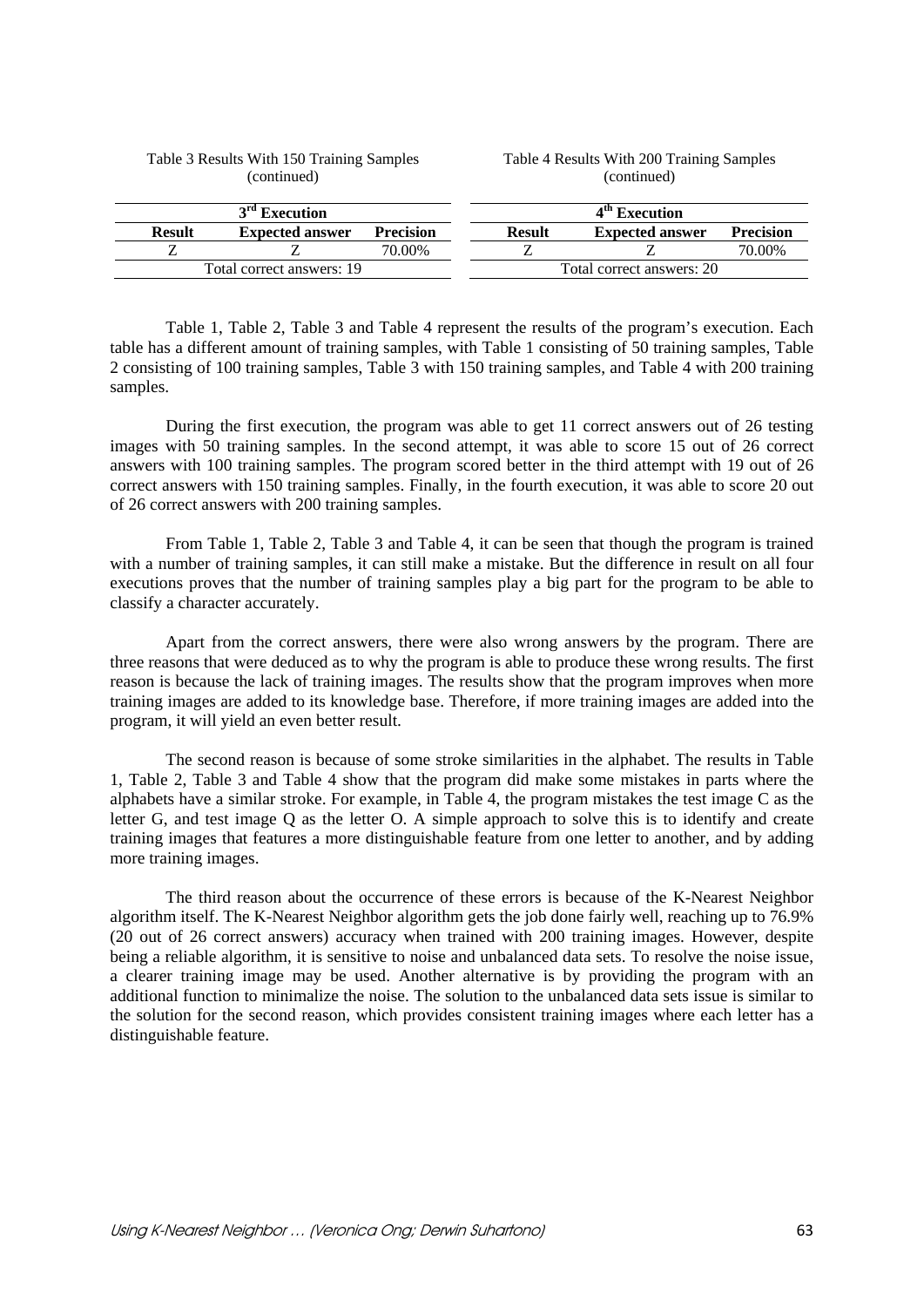## **CONCLUSIONS**

This research shows and explains the use of the K-Nearest Neighbor algorithm in an Optical Character Recognition program. Through this experiment, it can be seen that the K-Nearest Neighbor algorithm can be used to classify images into alphabets in an OCR. It executes the job fairly well too, achieving a precision of 76.9%.

From the results, it can be inferred that the number of correct answers increases as more training samples are added into the program. The reason for this occurrence is because by adding more training samples into the program. The program is taught to recognize more varieties of possible strokes for a certain character. It will be easier for the program to adapt to any stroke tested to it, if it has a good knowledge base.

Despite its precision, there are a few solutions which can be done to improve the program. In order to achieve more precise results, the program's knowledge base too, has to be accurate. This can be done by adding more training images into the program. The experiment also shows that the number of correct answers increases when more training images are added into the program. Besides adding training images, identifying the distinguishable features of each letter will also help when creating the training images. This allows the program to accurately classify letters which look similar to each other. A cleaner training image is also needed for the program to be able to recognize the letter.

Some improvements can be applied to this program to make it more robust and useful. First, by creating a more robust algorithm that can detect noise in the images, it will allow the program to ignore irrelevant strokes or scribbles contained inside an image. Second, by adding a feature that will allow the OCR program to detect spaces and lines, which will enable the OCR to detect more than one letter contained in an image.

#### **REFERENCES**

- Coates, A., Carpenter, B., Case, C., Satheesh, S., Suresh, B., Wang, T., Wu, D. J., & Ng, A. Y. (2011). Text Detection and Character Recognition in Scene Images with Unsupervised Feature Learning. *Document Analysis and Recognition (ICDAR)*, 440-445.
- Engineers Garage. (n.d.). *Introduction to Image Processing*. Retrieved on July 8, 2015 from http://www.engineersgarage.com/articles/image-processing-tutorial-applications.
- Escrivá, D. M. (2008, November). *Basic OCR in OpenCV*. Accessed on June 11, 2015 from http://blog.damiles.com/2008/11/basic-ocr-in-opencv/.
- Marr, D. (1982). *Vision: A Computational Investigation into the Human Representation and Processing of Visual Information*. New York: W.H. Freeman
- Mithe, R., Indalkar, S., & Divekar, N. (2013). Optical Character Recognition. *International Journal of Recent Technology and Engineering*, *2*(1), 72-75
- Nixon, M. S., & Aquado, A. S. (2002). *Feature Extraction and Image Processing*. Great Britain: Newnes